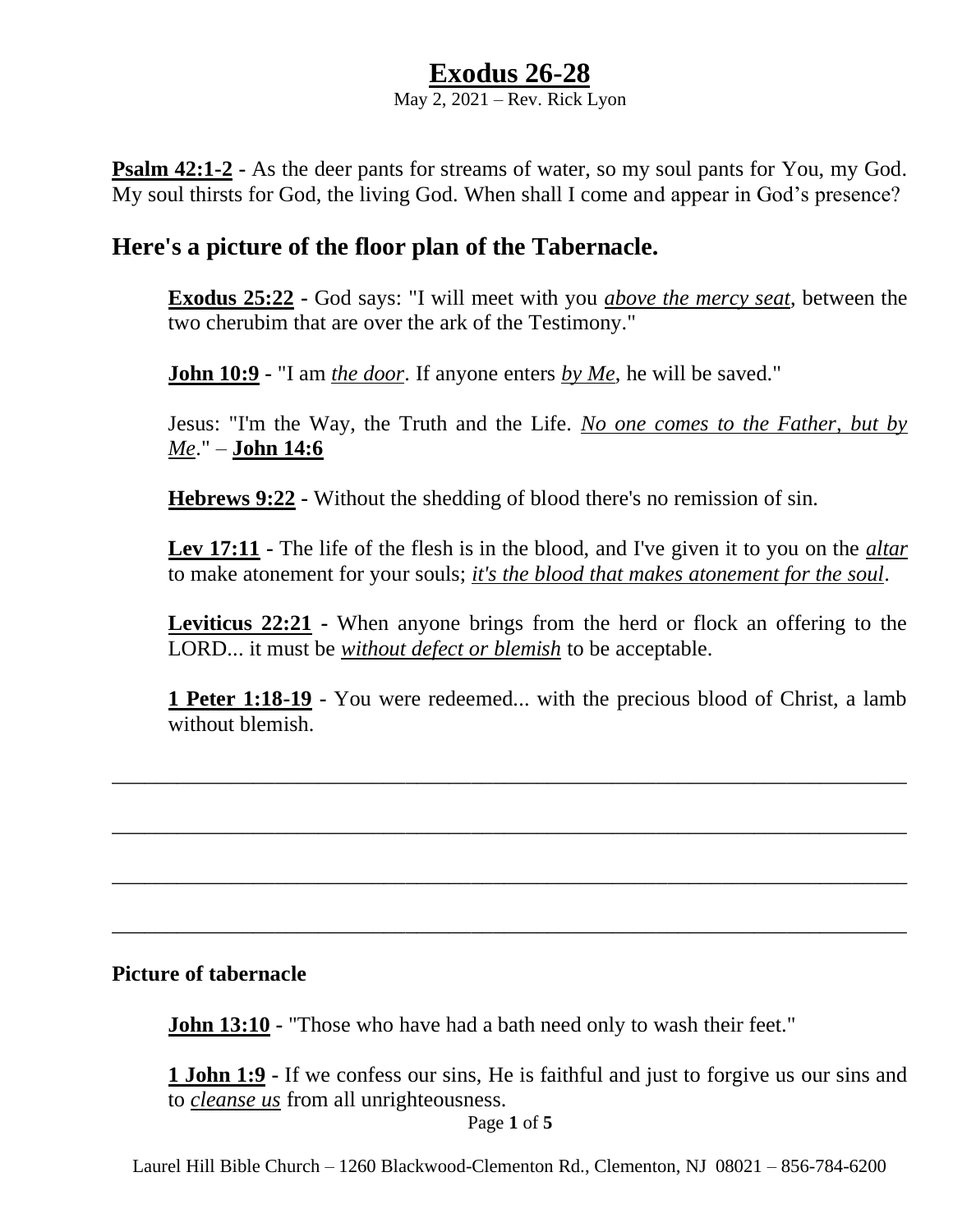# **Exodus 26-28**

May 2, 2021 – Rev. Rick Lyon

**1 John 1:3-6 -** We're writing these things so that you may fully share our joy... If we say we have fellowship with Him while we walk in darkness, we lie and don't practice the truth. But if we walk in the light as He is in the light, we have fellowship with one another, and the blood of Jesus His Son cleanses us from all sin.

#### **Table of Showbread**.

**Revelation 7:9-10 -** After this I saw a vast crowd, too great to count, from every nation and tribe and people and language, standing in front of the throne and before the Lamb. They were clothed in white robes and held palm branches in their hands. And they cried out in a loud voice: "Salvation belongs to our God, who sits on the throne, and to the Lamb!"

\_\_\_\_\_\_\_\_\_\_\_\_\_\_\_\_\_\_\_\_\_\_\_\_\_\_\_\_\_\_\_\_\_\_\_\_\_\_\_\_\_\_\_\_\_\_\_\_\_\_\_\_\_\_\_\_\_\_\_\_\_\_\_\_\_\_\_\_\_\_\_\_\_

\_\_\_\_\_\_\_\_\_\_\_\_\_\_\_\_\_\_\_\_\_\_\_\_\_\_\_\_\_\_\_\_\_\_\_\_\_\_\_\_\_\_\_\_\_\_\_\_\_\_\_\_\_\_\_\_\_\_\_\_\_\_\_\_\_\_\_\_\_\_\_\_\_

\_\_\_\_\_\_\_\_\_\_\_\_\_\_\_\_\_\_\_\_\_\_\_\_\_\_\_\_\_\_\_\_\_\_\_\_\_\_\_\_\_\_\_\_\_\_\_\_\_\_\_\_\_\_\_\_\_\_\_\_\_\_\_\_\_\_\_\_\_\_\_\_\_

\_\_\_\_\_\_\_\_\_\_\_\_\_\_\_\_\_\_\_\_\_\_\_\_\_\_\_\_\_\_\_\_\_\_\_\_\_\_\_\_\_\_\_\_\_\_\_\_\_\_\_\_\_\_\_\_\_\_\_\_\_\_\_\_\_\_\_\_\_\_\_\_\_

### **The Golden Candlestick**.

**Exodus 27:20 -** Command the children of Israel to bring you pure oil of pressed olives for the light, to cause the lamp to burn *continually*.

**Luke 11:5-8 -** "Suppose you have a friend, and you go to him at midnight and say, 'Friend, lend me three loaves of bread; A friend of mine has just arrived for a visit, and I have nothing for him to eat.' And suppose he calls out from his bedroom, 'Don't bother me. The door is locked for the night, and my family and I are all in bed. I can't help you.' But I tell you this... *if you keep knocking long enough, he'll get up and give you whatever you need because of your shameless persistence***."**

**Exodus 28:9-12, 29, 38 -** "Take two onyx stones, and engrave on them the names of the tribes of Israel... Fasten the two stones on the shoulder-pieces of the ephod... Aaron will carry these names on his *shoulders*... Whenever Aaron enters the Holy Place, he will bear the names of the sons of Israel over his *heart* ... He must always wear it on his *forehead*.

Page **2** of **5**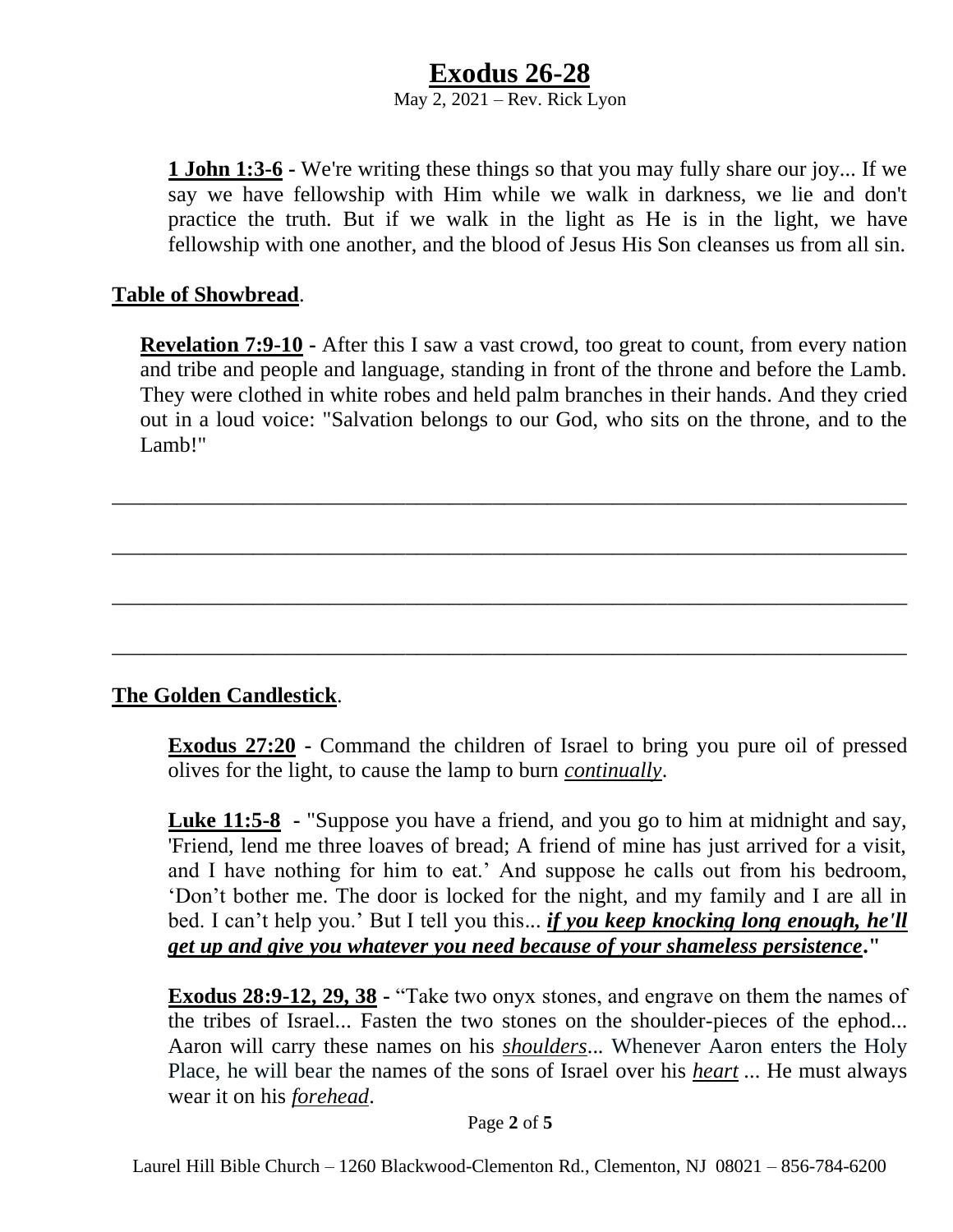# **Exodus 26-28**

May  $2, 2021$  – Rev. Rick Lyon

\_\_\_\_\_\_\_\_\_\_\_\_\_\_\_\_\_\_\_\_\_\_\_\_\_\_\_\_\_\_\_\_\_\_\_\_\_\_\_\_\_\_\_\_\_\_\_\_\_\_\_\_\_\_\_\_\_\_\_\_\_\_\_\_\_\_\_\_\_\_\_\_\_

\_\_\_\_\_\_\_\_\_\_\_\_\_\_\_\_\_\_\_\_\_\_\_\_\_\_\_\_\_\_\_\_\_\_\_\_\_\_\_\_\_\_\_\_\_\_\_\_\_\_\_\_\_\_\_\_\_\_\_\_\_\_\_\_\_\_\_\_\_\_\_\_\_

\_\_\_\_\_\_\_\_\_\_\_\_\_\_\_\_\_\_\_\_\_\_\_\_\_\_\_\_\_\_\_\_\_\_\_\_\_\_\_\_\_\_\_\_\_\_\_\_\_\_\_\_\_\_\_\_\_\_\_\_\_\_\_\_\_\_\_\_\_\_\_\_\_

\_\_\_\_\_\_\_\_\_\_\_\_\_\_\_\_\_\_\_\_\_\_\_\_\_\_\_\_\_\_\_\_\_\_\_\_\_\_\_\_\_\_\_\_\_\_\_\_\_\_\_\_\_\_\_\_\_\_\_\_\_\_\_\_\_\_\_\_\_\_\_\_\_

#### **Altar of Incense**.

**Revelation 8:4 -** The smoke of the *incense*, together with the *prayers* of God's people, went up before God.

**Revelation 5:8 -** They were holding golden bowls full of *incense*, which are the *prayers* of God's people.

**1 Cor. 3:16 -** Don't you know that *you are God's temple* and that God's Spirit dwells in you?

**Rom. 12:1 -** Present your body a living sacrifice holy and acceptable to God.

**Genesis 3:24 -** After He drove the man out, He stationed cherubim on the east side of the Garden of Eden and a flaming sword flashing back and forth to guard the way to the tree of life.

**Heb. 10:19-20 -** We have confidence to enter the Most Holy Place by the blood of Jesus, by a new and living way opened for us through *the curtain*, that is, *His body*.

\_\_\_\_\_\_\_\_\_\_\_\_\_\_\_\_\_\_\_\_\_\_\_\_\_\_\_\_\_\_\_\_\_\_\_\_\_\_\_\_\_\_\_\_\_\_\_\_\_\_\_\_\_\_\_\_\_\_\_\_\_\_\_\_\_\_\_\_\_\_\_\_\_

\_\_\_\_\_\_\_\_\_\_\_\_\_\_\_\_\_\_\_\_\_\_\_\_\_\_\_\_\_\_\_\_\_\_\_\_\_\_\_\_\_\_\_\_\_\_\_\_\_\_\_\_\_\_\_\_\_\_\_\_\_\_\_\_\_\_\_\_\_\_\_\_\_

\_\_\_\_\_\_\_\_\_\_\_\_\_\_\_\_\_\_\_\_\_\_\_\_\_\_\_\_\_\_\_\_\_\_\_\_\_\_\_\_\_\_\_\_\_\_\_\_\_\_\_\_\_\_\_\_\_\_\_\_\_\_\_\_\_\_\_\_\_\_\_\_\_

\_\_\_\_\_\_\_\_\_\_\_\_\_\_\_\_\_\_\_\_\_\_\_\_\_\_\_\_\_\_\_\_\_\_\_\_\_\_\_\_\_\_\_\_\_\_\_\_\_\_\_\_\_\_\_\_\_\_\_\_\_\_\_\_\_\_\_\_\_\_\_\_\_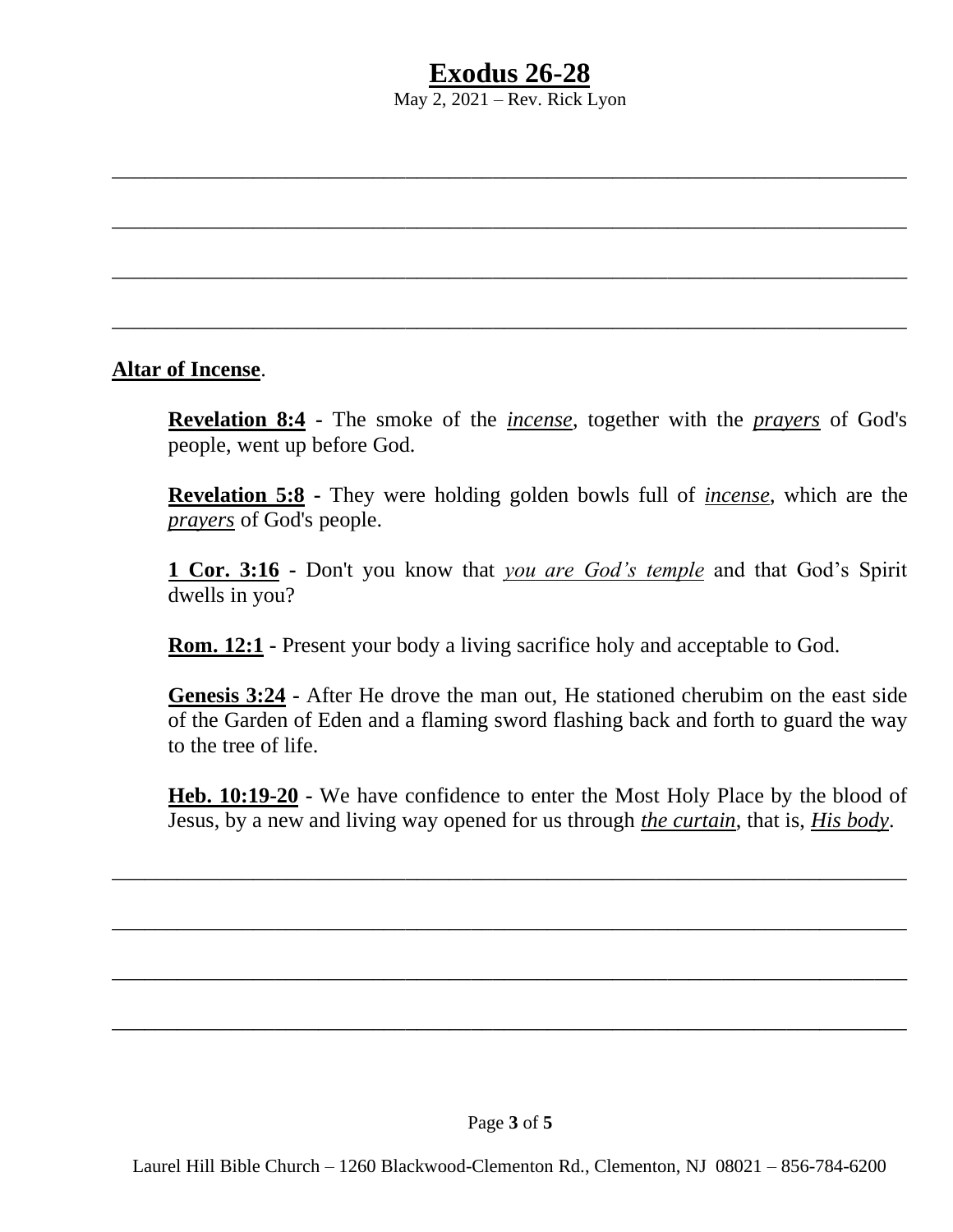### **Exodus 26-28** May 2, 2021 – Rev. Rick Lyon

**1. The Door (John 10:9; 14:6)**

**2. The Bronze Altar (Heb. 9:22; Lev. 17:11; 22:21; 1 Peter 1:18-19)** 

**3. The Bronze Laver (John 13:10; 1 John 1:3-6, 9)**

**4. The Table of Showbread (Rev. 7:9-10)**

### Page **4** of **5 5. The Golden Candlestick (Exodus 27:20; Luke 11:5-8; Exodus 28:9-12, 29, 38)**

Laurel Hill Bible Church – 1260 Blackwood-Clementon Rd., Clementon, NJ 08021 – 856-784-6200